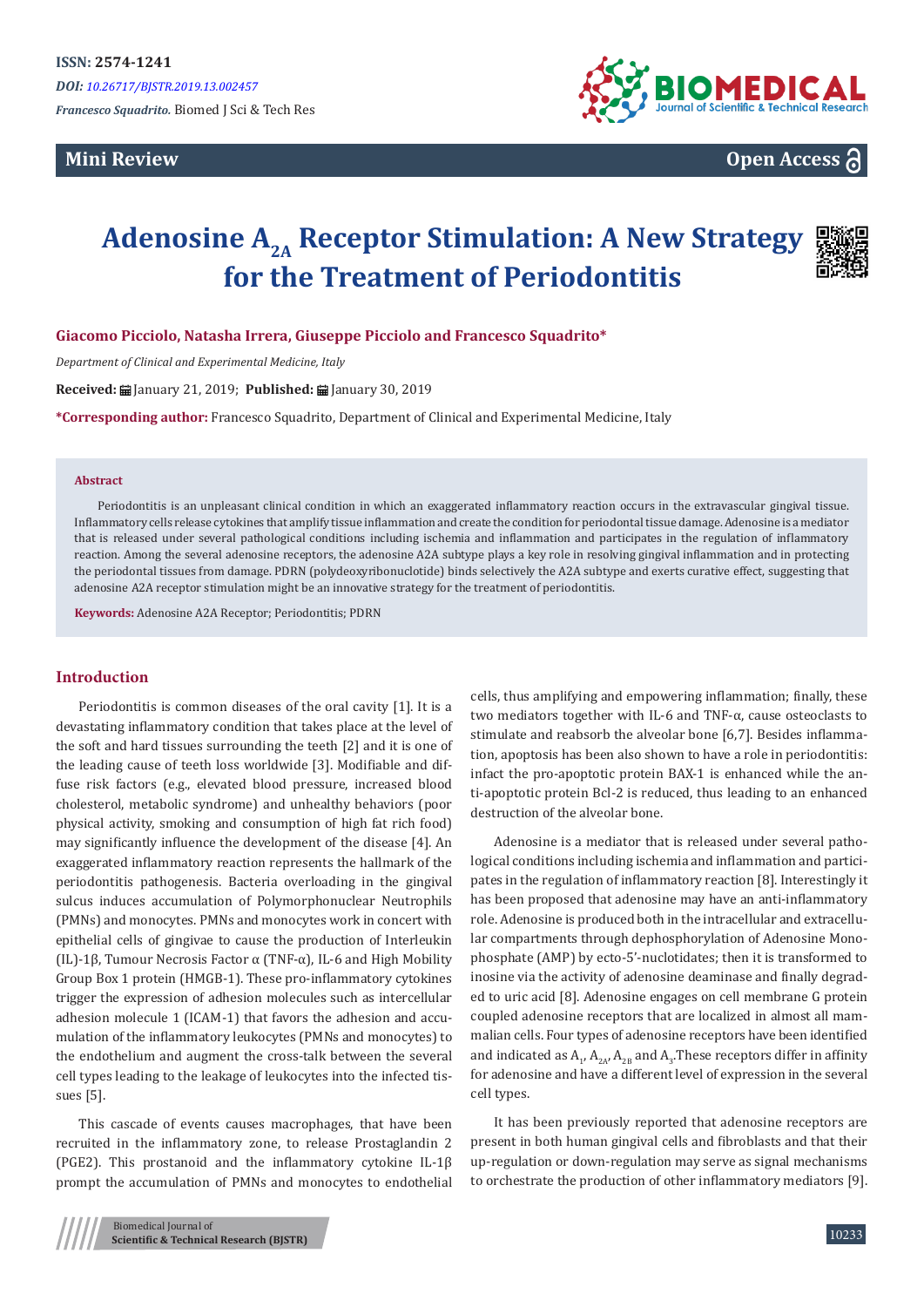Indeed, previous experimental work has suggested that the expression of  $A_{2A}$ , and  $A_{2B}$  receptors are enhanced in periodontitis while  $A3$  expression is reduced and  $A_1$  expression is unchanged. Regarding the finalistic meaning of these changes, it is generally accepted that over-expression of the  $A_{2A}$  and  $A_{2B}$  receptors may serve as a brake to halt the inflammatory cascade [9]. This leads to hypothesize that activation of one or both of these two types of Adenosine Receptors  $(A_{2A})$  and  $A_{2B}$ ) may represent a rational strategy to design new drugs for the treatment of periodontitis.

PDRN (polydeoxyribonuclotide) is prepared from DNA and it is made by fragments of deoxyribonucleotides [10]. It binds selectively the A2A subtype that has a key role in down-regulating and resolving inflammation [10]. Theoretically PDRN might be beneficial in periodontitis where an inflammation cascade develops in soft tissues close to the bone. In experimental animals (e.g., rats and mice), the "pathology" may be induced and transferred by ligating the lower first molar cervix. This experimental procedure provides a valuable and reproducible "experimental paradigm" that can be used to test the preclinical efficacy of investigational drugs. A gel solution of 0.74% PDRN was studied in a rat model of periodontitis. The gel was topically administered for seven consecutive days alone or together with an  $A_{2A}$  subtype receptor antagonist. A control "arm" of rats with periodontitis received the vehicle gel. At the end of the experimental period, animals were suppressed and the periodontium and surrounding gingival tissue were harvested to perform histological studies and molecular evaluation of inflammatory (TNF-α , IL-6) and apoptotic proteins (BAX and Bcl-2).

The administration of PDRN succeeded in blunting the severe histological damage, reduced in the inflamed tissue the expression of the several pro-inflammatory protein and rebalanced the apoptotic system towards augmenting the expression of Bcl-2 [11]. To confirm the PDRN mode of action, concomitant treatment with an adenosine  $A_{2A}$  subtype antagonist abolished all these protective effects. Indeed, topical application of the PDRN gel significantly preserved bone resorption and improved alveolar bone quality. This strongly points out that PDRN may also cause bone formation and regeneration.

Recently the Wnt/β-catenin signaling has been suggested to stimulate formation of alveolar bone. Wnt can be activated by  $A_{2A}$ receptor through an increase in intracellular cAMP, which is a wellknown intracellular second messenger that boosts Wnt signaling [12]. Once triggered, the intracytoplasmic Wnt cascade causes β-catenin to translocate to the nucleus, where it binds to genes that codify for bone forming proteins. Unpublished findings from our

laboratory suggest that PDRN activates Wnt/β-catenin signaling in alveolar bone, thus offering a valid explanation for the positive effects of PDRN on alveolar bone during periodontitis.

In conclusion, the available data so far produced suggest that  $A_{2A}$  receptor stimulation might be an innovative strategy for the treatment of periodontitis. However, this experimental evidence deserves to be validated and confirmed in patients suffering from periodontitis. Since PDRN is available in the market in Europe and South Corea with different therapeutic indication, the design of a clinical trial aiming at confirming the pre-clinical evidence could be easily designed and performed.

### **References**

- 1. [Albandar JM \(2005\) Epidemiology and risk factors of periodontal](https://www.ncbi.nlm.nih.gov/pubmed/15978239) [diseases. Dent Clin North Am 49\(3\): 517-532.](https://www.ncbi.nlm.nih.gov/pubmed/15978239)
- 2. [Bueno AC, Ferreira RC, Cota LO, Silva GC, Magalhães CS, et al. \(2015\)](https://www.ncbi.nlm.nih.gov/pubmed/25617990) [Comparison of different criteria for periodontitis case definition in head](https://www.ncbi.nlm.nih.gov/pubmed/25617990) [and neck cancer individuals. Support Care Cancer 23\(9\): 2599-2604.](https://www.ncbi.nlm.nih.gov/pubmed/25617990)
- 3. [Albandar JM, Rams TE \(2002\) Global epidemiology of periodontal](https://www.ncbi.nlm.nih.gov/pubmed/12102700) [diseases: An overview. Periodontology 2000 29\(1\): 7-10.](https://www.ncbi.nlm.nih.gov/pubmed/12102700)
- 4. [Reynolds MA \(2014\) Modifiable risk factors in periodontitis: At the](https://www.ncbi.nlm.nih.gov/pubmed/24320953) [intersection of aging and disease. Periodontology 2000 64\(1\): 7-19.](https://www.ncbi.nlm.nih.gov/pubmed/24320953)
- 5. [Ford PJ, Gamonal J, Seymour GJ \(2010\) Immunological differences and](https://www.ncbi.nlm.nih.gov/pubmed/20403108) [similarities between chronic periodontitis and aggressive periodontitis.](https://www.ncbi.nlm.nih.gov/pubmed/20403108) [Periodontology 2000 53: 111-123.](https://www.ncbi.nlm.nih.gov/pubmed/20403108)
- 6. [Dosseva-Panova VT, Popova CL, Panov VE \(2014\) Subgingival microbial](https://www.ncbi.nlm.nih.gov/pubmed/25434071) [profile and production of proinflammatory cytokines in chronic](https://www.ncbi.nlm.nih.gov/pubmed/25434071) [periodontitis. Folia Med 56: 152-160.](https://www.ncbi.nlm.nih.gov/pubmed/25434071)
- 7. [Meyle J, Chapple I \(2015\) Molecular aspects of the pathogenesis of](https://www.ncbi.nlm.nih.gov/pubmed/26252398) [periodontitis. Periodontology 2000 69: 7-17.](https://www.ncbi.nlm.nih.gov/pubmed/26252398)
- 8. [Bours MJ, Swennen EL, Di Virgilio F, Cronstein BN, Dagnelie PC \(2006\)](https://www.ncbi.nlm.nih.gov/pubmed/16784779) [Adenosine 5'-triphosphate and adenosine as endogenous signaling](https://www.ncbi.nlm.nih.gov/pubmed/16784779) [molecules in immunity and inflammation. Pharmacol Ther 112\(2\): 358-](https://www.ncbi.nlm.nih.gov/pubmed/16784779) [404.](https://www.ncbi.nlm.nih.gov/pubmed/16784779)
- 9. [Murakami S, Terakura M, Kamatani T, Hashikawa T, Saho T, et al. \(2000\)](https://www.ncbi.nlm.nih.gov/pubmed/10863963) [Adenosine regulates the production of interleukin-6 by human gingival](https://www.ncbi.nlm.nih.gov/pubmed/10863963) [fibroblasts via cyclic AMP/protein kinase A pathway. J Periodontal Res](https://www.ncbi.nlm.nih.gov/pubmed/10863963) [35\(2\): 93-101.](https://www.ncbi.nlm.nih.gov/pubmed/10863963)
- 10. [Squadrito F, Bitto A, Irrera N, Pizzino G, Pallio G, et al. \(2017\)](https://www.ncbi.nlm.nih.gov/pubmed/28491036) [Pharmacological activity and clinical use of PDRN. Front Pharmacol](https://www.ncbi.nlm.nih.gov/pubmed/28491036) [26\(8\): pp. 224.](https://www.ncbi.nlm.nih.gov/pubmed/28491036)
- 11. [Bitto A, Oteri G, Pisano M, Polito F, Irrera N, et al. \(2013\) Adenosine](https://www.ncbi.nlm.nih.gov/pubmed/23033941) [receptor stimulation by polynucleotides \(PDRN\) reduces inflammation](https://www.ncbi.nlm.nih.gov/pubmed/23033941) [in experimental periodontitis. J Clin Periodontol 40\(1\): 26-32.](https://www.ncbi.nlm.nih.gov/pubmed/23033941)
- 12. [Shaikh G, Zhang J, Perez-Aso M, Mediero A, Cronstein B \(2016\) Adenosine](https://www.ncbi.nlm.nih.gov/pubmed/27595240) [A\(2A\) receptor promotes collagen type III synthesis via β-catenin](https://www.ncbi.nlm.nih.gov/pubmed/27595240) [activation in human dermal fibroblasts. Br J Pharmacol 173\(23\): 3279-](https://www.ncbi.nlm.nih.gov/pubmed/27595240) [3291.](https://www.ncbi.nlm.nih.gov/pubmed/27595240)

10234